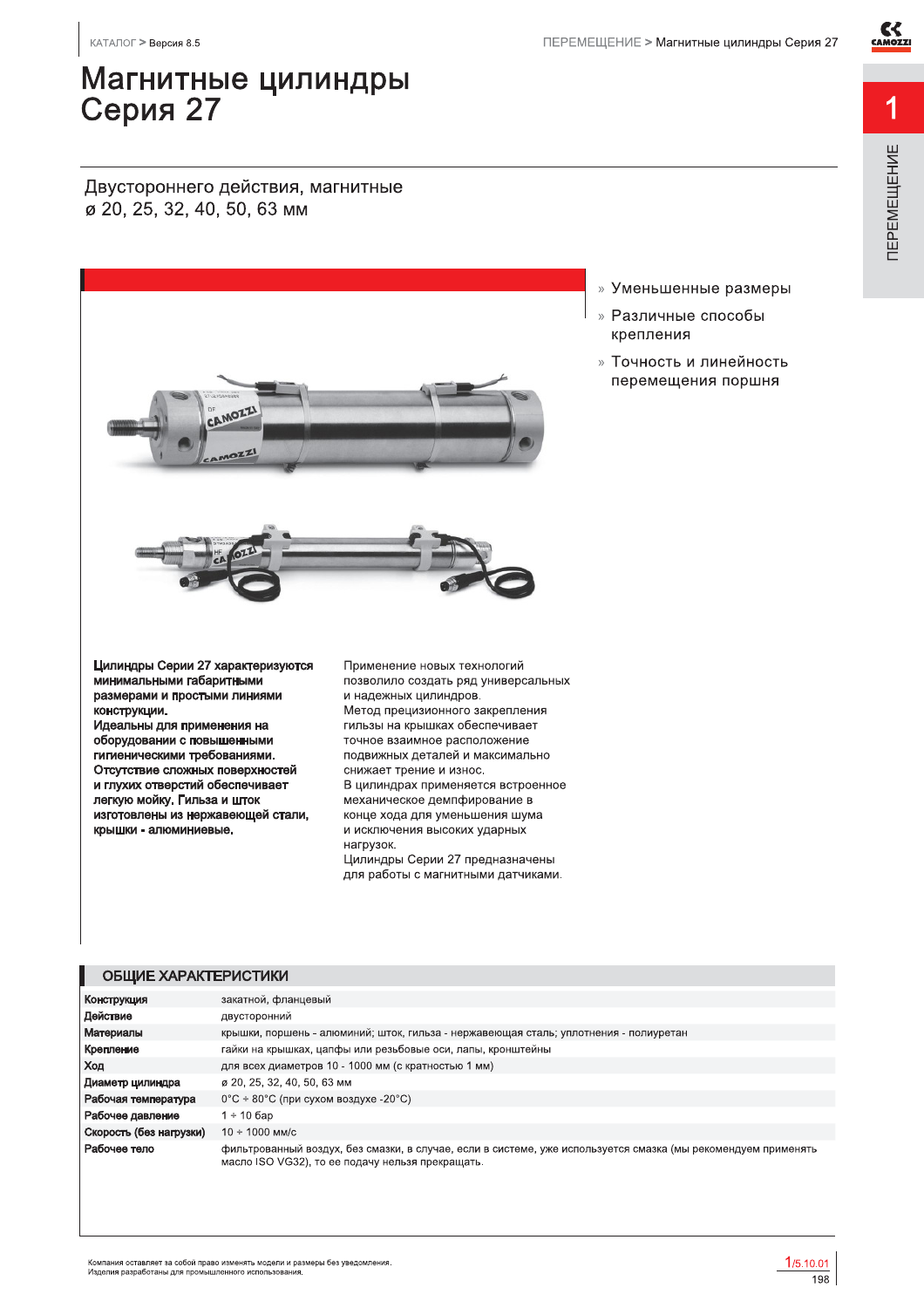

## ТАБЛИЦА ЗНАЧЕНИЙ СТАНДАРТНОГО ХОДА ЦИЛИНДРОВ ДВУХСТОРОННЕГО ДЕЙСТВИЯ СЕРИИ 27

Мод. 27М - 27Т (ø 20 ÷ 40) и Мод. 27U (ø 20 ÷ 63)

| l Ø | 10                       | 25             | 40                                                                                                                    | 50             | 80           | 100            | 125            | 160                      | 200                     | 250            | 300       | 320            | 400            | 500            |
|-----|--------------------------|----------------|-----------------------------------------------------------------------------------------------------------------------|----------------|--------------|----------------|----------------|--------------------------|-------------------------|----------------|-----------|----------------|----------------|----------------|
| 20  | <b>Burney</b>            | $\blacksquare$ | л.                                                                                                                    | $\mathbf{u}$ . | л.           | $\blacksquare$ | л.             | <b>ALC</b>               | $\blacksquare$          | ж.             | л.        | $\blacksquare$ | л.             |                |
| 25  | <b>COLL</b>              | $\blacksquare$ | $\mathbf{m}$                                                                                                          | $\mathbf{H}$ . | <b>COLOR</b> | л.             | л.             | <b>COLLEGE</b>           | $\mathbf{H}$ .          | m.             | and the   | л.             | $\sim$         | л.             |
| 32  | <b>Burney</b>            | л.             | . н. н.                                                                                                               | л.             | <b>ALC</b>   | $\mathbf{u}$ . | $\mathbf{u}$   | . н. н.                  | л.                      | л.             | л.        | л.             | л.             | $\blacksquare$ |
| 40  | <b>Contract Contract</b> | $\blacksquare$ | <b>A</b>                                                                                                              | <b>COLOR</b>   | <b>COLOR</b> | л.             | л.             | <b>Contract Contract</b> | $\blacksquare$          | $\blacksquare$ | <b>п.</b> | л.             | $\mathbf{u}$   | л.             |
| 50  | <b>COLLEGE</b>           | m.             | л.                                                                                                                    | л.             | $\mathbf{u}$ | л.             | л.             | and in                   | $\mathbf{m}_\mathrm{c}$ | л.             | л.        | л.             | л.             |                |
| 63  | <b>COL</b>               | $\blacksquare$ | <b>The Contract of the Contract of the Contract of the Contract of the Contract of the Contract of the Contract o</b> | $\mathbf{u}$ . | <b>COLOR</b> | л.             | $\blacksquare$ | <b>COLOR</b>             | $\blacksquare$          | л.             | л.        | л.             | $\blacksquare$ |                |
|     |                          |                |                                                                                                                       |                |              |                |                |                          |                         |                |           |                |                |                |

|    | <b>КОДИРОВКА</b>             |                                                                |                                                                                        |                                                                                                 |                  |                        |
|----|------------------------------|----------------------------------------------------------------|----------------------------------------------------------------------------------------|-------------------------------------------------------------------------------------------------|------------------|------------------------|
| 27 | Μ                            |                                                                |                                                                                        |                                                                                                 |                  | 0050                   |
|    | СЕРИЯ                        |                                                                |                                                                                        |                                                                                                 |                  |                        |
|    | <b>МОДИФИКАЦИЯ</b>           | Т = задняя крышка с торцевым подводом, для ø 20, 25, 32, 40 мм | U = задняя крышка с боковым подводом воздуха, стандарт для ø 20, 25, 32, 40, 50, 63 мм | М = задняя крышка с боковым подводом воздуха и отверстием для подвески, для ø 20, 25, 32, 40 мм |                  |                        |
|    | ДЕЙСТВИЕ<br>2 = двусторонний |                                                                |                                                                                        |                                                                                                 | CD <sub>08</sub> | ПНЕВМАТИЧЕСКИЕ СИМВОЛЫ |
|    | <b>МАТЕРИАЛЫ</b>             | А = шток и гильза из нержавеющей стали                         |                                                                                        |                                                                                                 |                  |                        |

ПНЕВМАТИЧЕСКИЕ СИМВОЛЫ

 $\mu$ <br>
20 = 20 мм - 25 = 25 мм - 32 = 32 мм - 40 = 40 мм - 50 = 50 мм - 63 = 63 мм



20

 $\overline{\mathsf{A}}$ 

0050

ТИП КРЕПЛЕНИЯ

А = стандартный ХОД<br>см. таблицу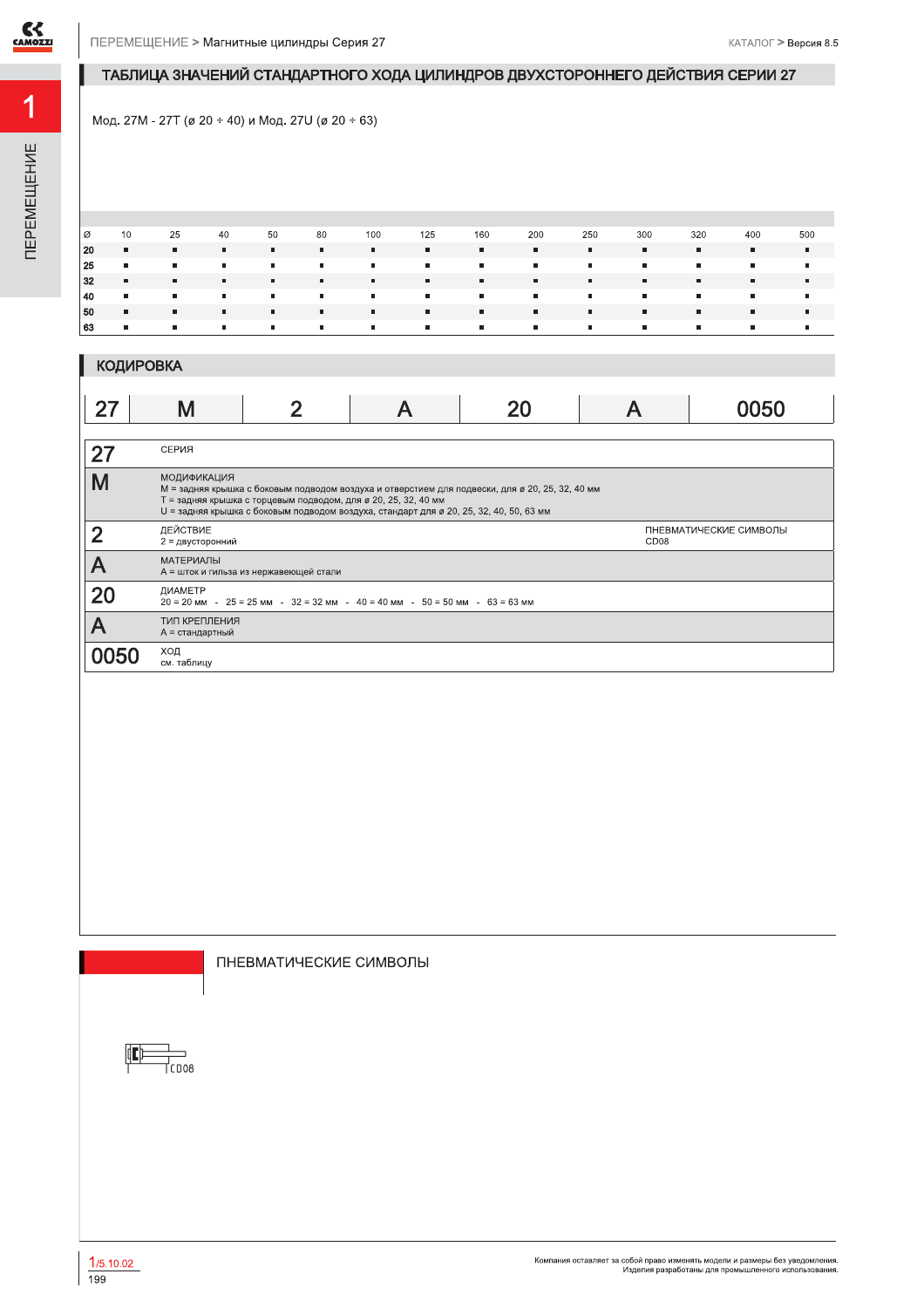$C<sub>GAMOZZI</sub>$ 

1

### ПРИНАДЛЕЖНОСТИ (ПОДВЕСКИ) ДЛЯ МАГНИТНЫХ ЦИЛИНДРОВ СЕРИИ 27



наконечник Мод. GA









Самоцентрирующийся

шарнир Мод. GK

Лапы Мод. В



Гайка крышки Мод. V

Крепёжный болт Мод. Т



Шаровой шарнир Мод.

GY

Задний кронштейн Мод. I

Гайка штока Мод. U



Фланец с плавающей

головкой Мод. GKF

Лапы Мод. В

КАТАЛОГ > Версия 8.5

Задний кронштейн Мод. I



Вилка штока Мод. G



Все принадлежности поставляются отдельно, за исключением гайки штока Мод. U

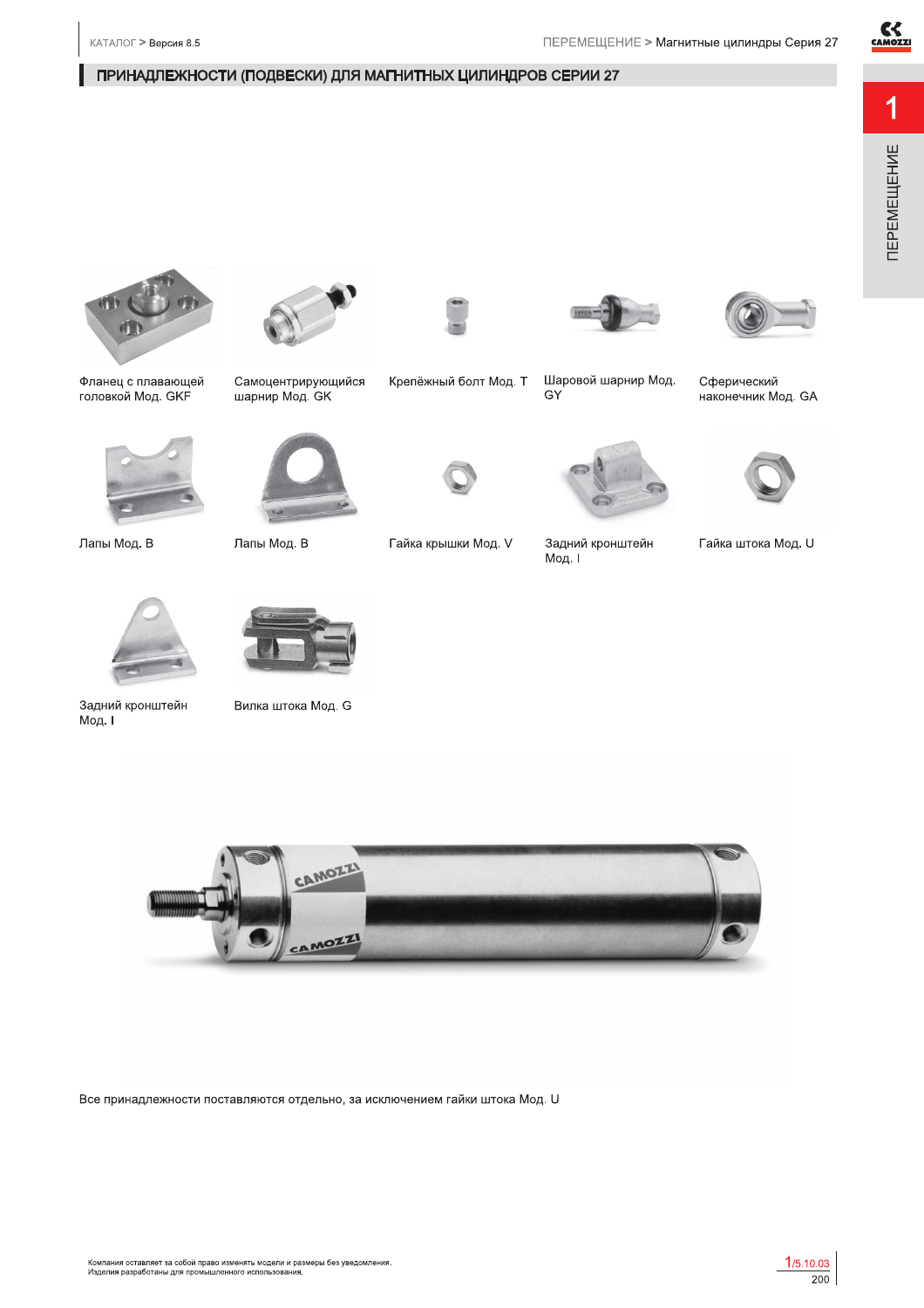### Цилиндры Серия 27 (Ø 20, 25, 32, 40)











 $270...$ 

| РАЗМЕРЫ |  |
|---------|--|

| Ø  | AM | $\mathbb{R}^{\mathbf{B}}$ | <b>BF</b> | BE        | $_{\alpha}$ CD <sup>H9</sup> | $_{\alpha}D$ | EE                  | EW | G  | G1 | KK                     |  | L L6 MM <sup>h9</sup> L5 PL |      | <b>SW</b> | VD                      | WF   | $XC+$ | $XC1+$ | XC2+ | SW1  |
|----|----|---------------------------|-----------|-----------|------------------------------|--------------|---------------------|----|----|----|------------------------|--|-----------------------------|------|-----------|-------------------------|------|-------|--------|------|------|
| 20 | 14 |                           | 16 12     | M16x1.5   | 6                            |              | 21,5 G1/8 12 15,5 8 |    |    |    | M8x1,25 7 - 8 13 9     |  |                             |      |           |                         |      |       | 62.5   | 70.8 | - 19 |
| 25 |    | 16 18                     | 12        | M18x1.5 8 |                              |              | 26.5 G1/8 14 15.5 8 |    |    |    | M10x1.25 9 - 10 17 9   |  |                             |      | - 9       | $\sim$ 3                | 16.5 | 78.5  | - 62   | 69.5 |      |
| 32 | 22 | 22                        | - 15      | M22x1.5   | - 8                          |              | 33,5 G1/8 16        |    |    |    | 17.5 5.5 M10x1.25 7 20 |  | 12                          | 15 9 | 10        | $\overline{\textbf{3}}$ | -23  | 93    | 74     | 86   | -30  |
| 40 | 23 | 30                        | 15        | M30x1.5   | 10                           |              | 41,5 G1/8 20        |    | 18 |    | 5.5 M12x1.25 5 24      |  | 16 15 10                    |      | - 13      |                         | -24  | 96    | 78.5   | -91  | 38   |



|    | <b>РАЗМЕРЫ</b> |    |           |     |      |      |                |    |          |       |           |           |                 |    |    |      |    |    |        |
|----|----------------|----|-----------|-----|------|------|----------------|----|----------|-------|-----------|-----------|-----------------|----|----|------|----|----|--------|
| Ø  | AM             | R  | <b>BG</b> | BG1 |      | EE   | FB             | G  | KK       | .MMh9 | <b>PL</b> | <b>RT</b> | RT <sup>-</sup> | SW | TC | TF   | VD | WF | $XC +$ |
| 50 | 23             | 28 | 12        | 8   | 52.5 | G1/4 | M <sub>6</sub> | 22 | M12x1.25 | 16    | 13        | M10x1     | 13              | 13 | 49 | 28.5 |    |    | 97     |
| 63 | 30             | 35 | 12        | 9.5 | 65.5 | G1/4 | M8             | 22 | M16x1.5  | 20    | 13        | M12x1.5   | 15              |    | 62 | 35,5 |    |    | 99     |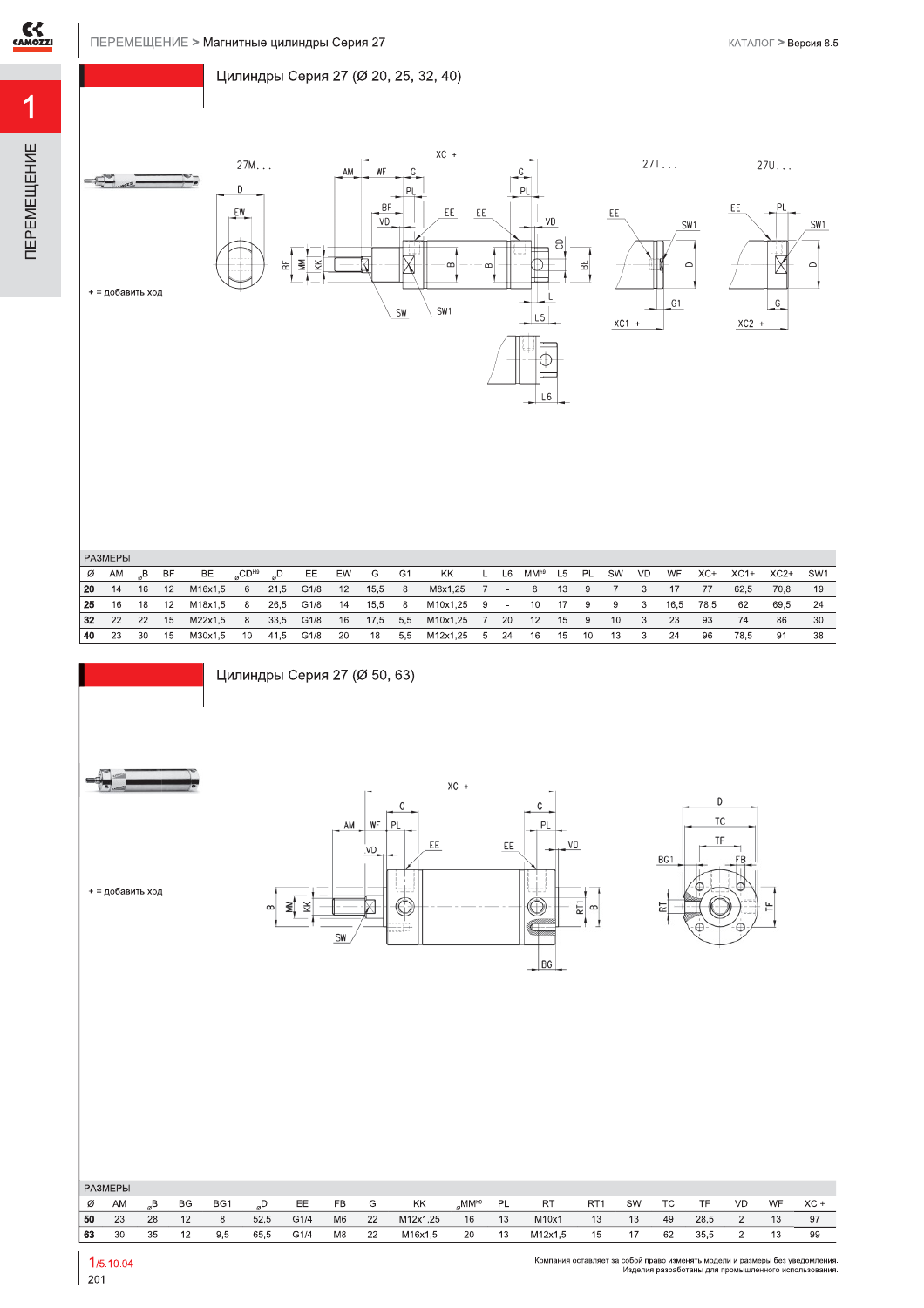ПЕРЕМЕЩЕНИЕ

# Лапы Мод. В...

Материал: оцинкованная сталь

В комплекте: в компискто.<br>1х крепление (лапа)<br>1х гайка крышки Мод. V



+ = добавить ход

| <b>РАЗМЕРЫ</b> |    |     |    |    |      |           |       |           |    |       |    |
|----------------|----|-----|----|----|------|-----------|-------|-----------|----|-------|----|
| Мод.           | Ø  | AB  | AO | AT | AU   | <b>NH</b> | $SA+$ | <b>TR</b> | US | $XA+$ | XS |
| $B-27-20$      | 20 | 5.5 |    |    | 13   | 20        | 79    | 32        | 42 | 83    | 27 |
| B-27-25        | 25 | 6.6 |    |    | 12,5 | 22        | 78    | 38        | 49 | 82    | 26 |
| B-27-32        | 32 | 6.6 |    |    | 16   | 25        | 95    | 40        | 54 | 102   | 35 |
| B-27-40        | 40 |     |    |    | 16   | 28        | 99    | 52        | 66 | 107   | 36 |



Лапы Мод. В...

Материал: оцинкованная сталь

В комплекте: 2х крепление (лапы) 4х винт





+ = добавить ход

| <b>РАЗМЕРЫ</b> |    |     |    |    |    |                       |       |           |    |     |      |
|----------------|----|-----|----|----|----|-----------------------|-------|-----------|----|-----|------|
| Мод.           | Ø  | ØAB | AO | AT | AU | <b>NH</b>             | $SA+$ | <b>TR</b> | US | XA+ | XS   |
| B-27-50        | 50 |     | 10 |    |    | 40                    | 118   | 36        | 52 | 114 | 26   |
| B-27-63        | 63 |     | 10 |    | 19 | $A \rightarrow$<br>41 | 124   | 45        | 61 | 118 | ا ہے |

Крепёжный болт (резьбовой, пара) Мод. Т...

Материал: нержавеющая сталь

В комплекте: 2х болт





+ = добавить ход

| <b>РАЗМЕРЫ</b> |    |                |                  |     |                 |    |       |
|----------------|----|----------------|------------------|-----|-----------------|----|-------|
| Мод.           |    | $_{\rm sw}$ SW | T <sub>th9</sub> |     | $U^{\intercal}$ | XG | $XJ+$ |
| T-27-50        | 50 |                |                  | 9.5 | 68              | 26 | 84    |
| T-27-63        | 63 |                | 14               |     | 84              | 26 | 86    |

Компания оставляет за собой право изменять модели и размеры без уведомления.<br>Изделия разработаны для промышленного использования.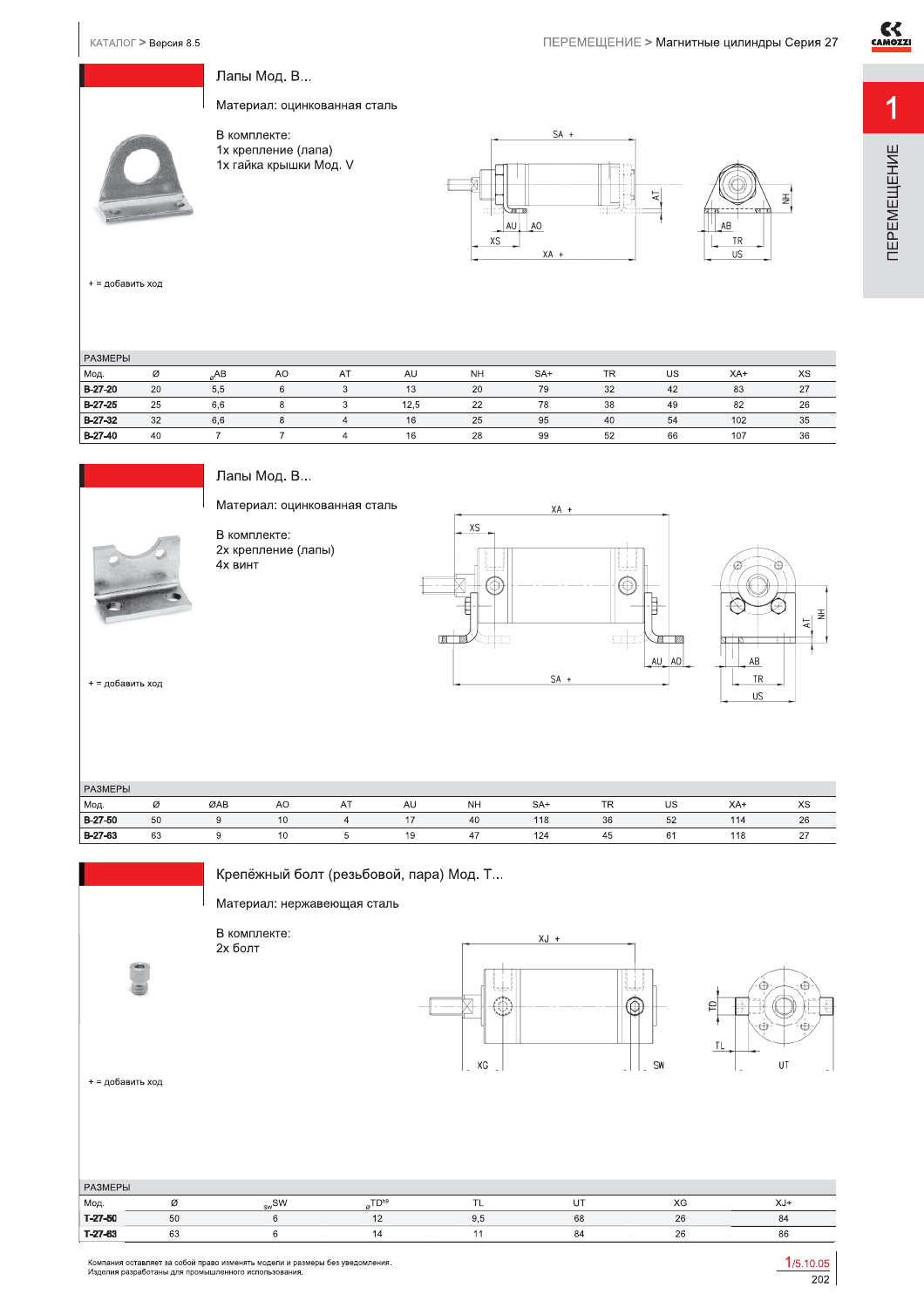**TEPEMELLEHVE** 

Задний кронштейн Мод. I... (Ø 20, 25, 32, 40)

Материал: оцинкованная сталь

В комплекте: 1х кронштейн  $1x$  ось 2х стопор





+ = добавить ход

| PA3MEPH   |    |    |                |                |                |     |       |            |      |           |    |    |
|-----------|----|----|----------------|----------------|----------------|-----|-------|------------|------|-----------|----|----|
| Мод.      | Ø  | G  | G <sub>1</sub> | G <sub>2</sub> | G <sub>3</sub> |     | $XC+$ | AB         | US   | <b>NH</b> | CD | EW |
| $I-27-20$ | 20 | 15 | 30             |                | 18.5           | 1.5 | 77    | - -<br>5.5 | 15   | 20        |    |    |
| $I-27-25$ | 25 | 15 | 33             |                | 20             |     | 78,5  | 6.6        | 18   | 22        |    | 14 |
| $I-27-32$ | 32 | 15 | 35             | 10             | 20             |     | 93    | 6.6        | 20,5 | 25        |    | 16 |
| $I-27-40$ | 40 | 20 | 42             |                | 25             |     | 96    |            | 26   | 28        | 10 | 20 |



Задний кронштейн Мод. I... (Ø 50, 63)

Материал: оцинкованная сталь

В комплекте: 2х кронштейн<br>2х ось





+ = добавить ход

| РАЗМЕРЫ   |    |    |              |     |    |    |                |      |                |                |           |    |
|-----------|----|----|--------------|-----|----|----|----------------|------|----------------|----------------|-----------|----|
| Мод.      | Ø  | G  | $\sim$<br>G1 | XJ+ | XG | AB | K <sub>1</sub> | K1   | K <sub>2</sub> | K <sub>3</sub> | <b>NH</b> | UT |
| $1-27-50$ | 50 | 30 | 54           | 84  | 26 |    | 9              | 30,5 | a              | 15             | 40        | 68 |
| $I-27-63$ | 63 | 40 | 64           | 86  | 26 |    | u              | 40,5 |                | .<br>ن ، ا     | 47        | 84 |



Вилка штока Мод. G...

Материал: оцинкованная сталь ISO 8140



리 ER.



| <b>РАЗМЕРЫ</b> |       |               |    |           |    |    |    |          |    |    |
|----------------|-------|---------------|----|-----------|----|----|----|----------|----|----|
| Мод.           | Ø     | $\sim$<br>"UK | ᄔ  | <b>CM</b> | ◡∟ | ER | СE | KK       |    |    |
| $G-20$         | 20    |               | 16 |           | 16 | 10 | 32 | M8x1.25  | 22 | 14 |
| $G-25-32$      | 25-32 | 10            | 20 |           | 20 | 12 | 40 | M10X1.25 | 26 | 10 |
| $G-40$         | 40-50 | 12            | 24 |           | 24 | 14 | 48 | M12X1.25 | 32 | 20 |
| G-50-63        | 63    |               | 32 |           | 32 | 19 | 64 | M16X1.5  | 40 | 26 |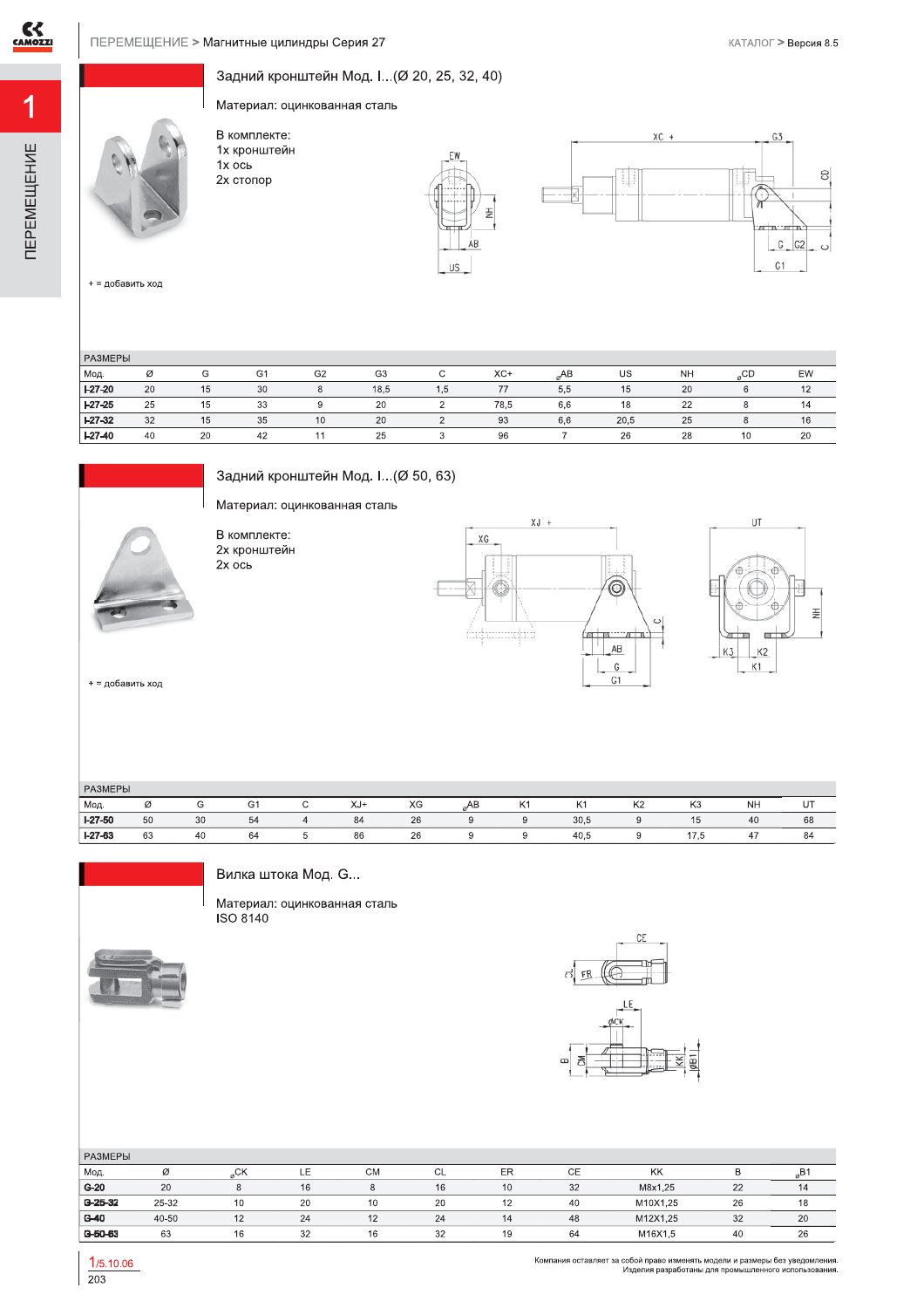$CE$ 

KK



| Сферический наконечник Мод. GA |  |
|--------------------------------|--|
|                                |  |

Материал: оцинкованная сталь ISO 8139



| <b>РАЗМЕРЫ</b> |       |                                |      |    |    |    |    |          |      |     |    |
|----------------|-------|--------------------------------|------|----|----|----|----|----------|------|-----|----|
| Мод.           | Ø     | $_{\alpha}$ CN <sup>(H7)</sup> | U    | EN | ER | AX | CE | KK       | ø'   | Ζ   | SW |
| GA-20          | 20    | 8                              | 9    | 12 | 12 | 16 | 36 | M8x1.25  | 12.5 | 6.5 | 14 |
| GA-32          | 25-32 | 10                             | 10.5 | 14 | 14 | 20 | 43 | M10X1.25 | 15   | 6.5 | 17 |
| GA-40          | 40-50 | 12                             | 12   | 16 | 16 | 22 | 50 | M12X1.25 | 17.5 | 6.5 | 19 |
| GA-50-63       | 63    | 16                             | 15   | 21 | 21 | 28 | 64 | M16X1.5  | 22   | 7.5 | 22 |



Шаровой шарнир Мод. GY...

Материал: оцинкованная сталь, сплав ЦАМ

| <b>РАЗМЕРЫ</b> |       |                                      |     |    |                              |    |    |    |    |                            |    |         |    |             |    |    |
|----------------|-------|--------------------------------------|-----|----|------------------------------|----|----|----|----|----------------------------|----|---------|----|-------------|----|----|
| Мод.           | Ø     | KK                                   | L.  |    | CE L2 AX E $_{a}$ B $_{a}$ C |    |    |    |    | $\top$                     | D  | L1      |    | L3 SW1 SW Z |    |    |
| GY-20          | 20    | M8X1.25                              | 65  | 32 | 5                            | 16 | 8  |    |    | 12 24 12.5 16              |    | 16      | 12 | 10          | 14 | 15 |
| GY-32          |       | 25-32 M10X1,25 74 35 6,5 18 10 14 28 |     |    |                              |    |    |    |    | - 15                       | 19 | 19.5 15 |    | 11          | 17 | 15 |
| GY-40          | 40-50 | M12X1,25 84                          |     |    |                              |    |    |    |    | 40 6.5 20 12 19 32 17.5 22 |    | 21      | 17 | 17          | 19 | 15 |
| GY-50-63       | 63    | M16X1.5                              | 112 | 50 | 8                            | 27 | 16 | 22 | 40 | 22                         | 27 | 27.5 23 |    | 19          | 22 | 11 |



Гайка штока Мод. U...

Материал: оцинкованная сталь **UNI EN ISO 4035** 



| <b>РАЗМЕРЫ</b> |           |          |    |    |
|----------------|-----------|----------|----|----|
| Мод.           | Ø         |          | m  | SW |
| $U-20$         | 20        | M8X1,25  | ۰. | 13 |
| $U-25-32$      | $20 - 32$ | M10X1.25 | 6  |    |
| $U=40$         | 40-50     | M12X1,25 |    | 19 |
| U-50-63        | 63        | M16X1,5  | 8  | 24 |

Гайка крышки Мод. V...

Материал: оцинкованная сталь **UNI EN ISO 4035** V-27-25 / V-42-32 не по стандарту

| <b>РАЗМЕРЫ</b> |    |         |    |    |
|----------------|----|---------|----|----|
| Мод.           | Ø  | D       | m  | SW |
| $V-12-16$      | 20 | M16X1.5 | 6  | 24 |
| $V-27-25$      | 25 | M18X1.5 | 5  | 24 |
| $V-20-25$      | 32 | M22X1.5 | 10 | 32 |
| $V-42-32$      | 40 | M30x1.5 | 8  | ۰  |